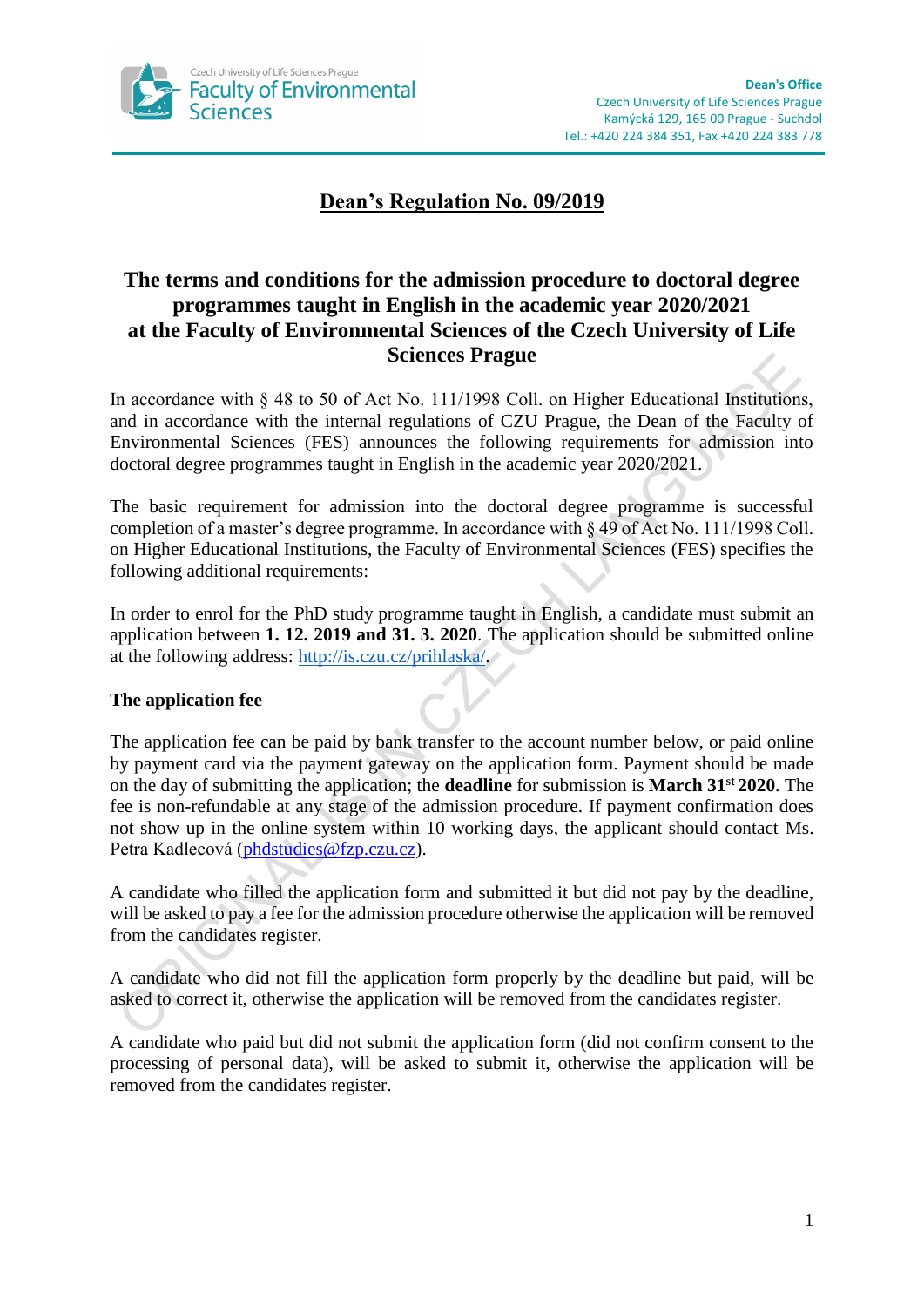

**Application fee: 500** CZK / 20 € **Bank name:** Česká spořitelna, a. s. **Account no.:** 500022222/0800 **IBAN CZ38 0800 0000 0005 0002 2222 SWIFT: GIBACZPX Variable symbol:** 4275000120 **Specific symbol:** application registration number

## **Study programmes** for **full-time and combined** (part-time) study:

- **Ecology,** field of study: *Ecology<sup>1</sup>*
- **Applied and Landscape Ecology**
- **Environmental Earth Sciences,** *Specialization Environmental Modelling, Specialization Spatial Sciences, Specialization Environmental Geosciences<sup>2</sup>*

<sup>1</sup>The field of study Ecology is in the process of transformation to a new study programme Ecology. In case of the successful accreditation before the completion of the admission procedure (enrolment in the study), applicants who have submitted an application for an existing Ecology field of study will be automatically transferred and subsequently admitted to the new Ecology study programme if the admission procedure is fulfilled. The terms and conditions of the admission procedure will remain the same. Successful applicants will be enrolled in the Ecology study programme in the academic year 2020/2021.

<sup>2</sup> The study programme is in the process of accreditation. This programme will be open for admission for the academic year 2020/2021 after approved accreditation.

The requirements for admission into doctoral degree study programmes in English include the ability to communicate in English and the relevance of the selected study programme to the completed master's degree programme.

### **Entrance examination dates**

The entrance examinations for doctoral degree programmes in English will take place on **April 14th 2020** from 9:00 in the meeting room Z234 (Faculty of Environmental Sciences, CZU Prague). Starting from 9:15, the examination will continue in the office of the chairman of the committee for the relevant field of study. Information about the exact place of the examination will be provided on the<https://is.czu.cz/prihlaska/> portal by April 1<sup>st</sup> 2020.

If the candidate cannot attend the entrance examination on the specified date, it is possible to conduct the exam online (provided that there is good reason to do so). Information about the date and the form of the online exam will be sent to the e-mail addressindicated by the candidate in the application form. To set up a date, the candidate must send a request to phdstudies @fzp.czu.cz by April 1<sup>st</sup> 2020. For communication with the applicant during the whole admission procedure is strictly used the e-mail address registered in the application only.

#### **Necessary documents**

The following documents (in English or in Czech) will be necessary for the admission procedure:

- CV
- proof of completion of the master's degree Diploma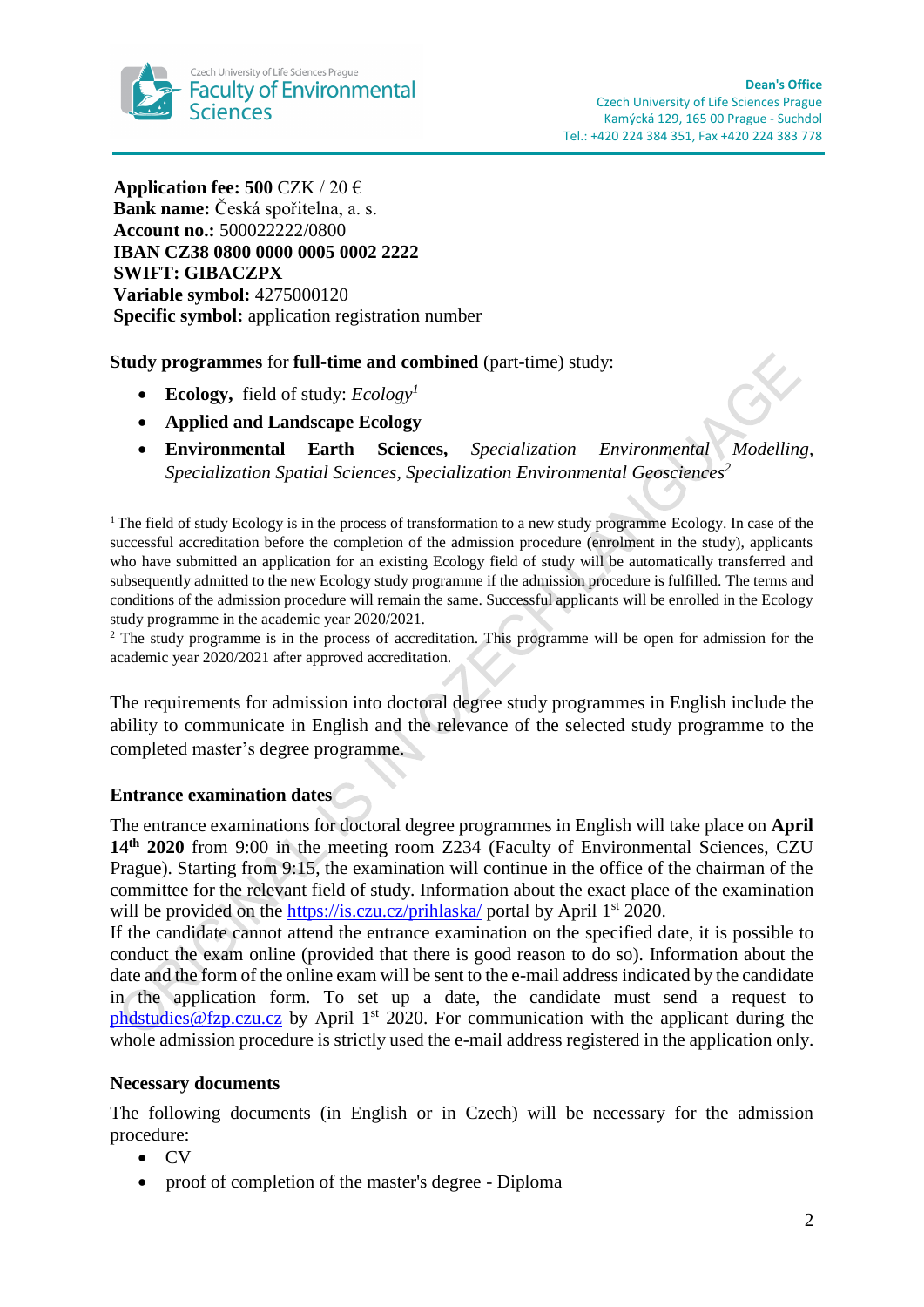

- a list of grades received in the master's programme (diploma supplement / transcript of records).
- motivation letter (only in English)

The above-mentioned documents should be sent to the following e-mail address: [phdstudies@fzp.czu.cz](mailto:phdstudies@fzp.czu.cz) .

## **Entrance exam procedure and results**

The candidates for PhD study choose a topic of their PhD theses listed by the supervisors for the given discipline and apply to them. The topics listed for the academic year 2020/2021 are published on the website of the Faculty of Environmental Sciences.

A point system is used to evaluate the candidates. The evaluation is based on the candidate's interest in the chosen field of study, supported by the approval of the potential supervisor, their ability to work independently (diploma thesis, publications), their awareness of the cost of planned research and funding possibilities, as well as their familiarity with the chosen field of study and the contents of the particular study programme at CZU Prague (max. 20 points). Submitting a motivation letter in English will be necessary to assess the candidate's interest in the study programme.

The candidate also proves adequate English knowledge (max. 10 points). The entrance examination in English can be replaced by a certificate at the B2 level according to the Common European Framework of Reference for Languages (CEFR), which will be sent by e-mail together with the necessary documents for the admission procedure.

A ranking list based on the number of points (0-30) received by the candidates will be published on the<https://is.czu.cz/prihlaska/> portal.

## **Admission procedure results and notification of admission**

The candidate is admitted to the study programme if they have met all of the specified formal requirements and possess the specified professional qualifications. Formal requirements include, in particular, having attained the specified level of education and submitting the application correctly. A ranking list of candidates is compiled based on the number of points. A table with the minimum and maximum number of students admitted on the basis of this ranking list is given in Table 1.

Table 1: Maximum number of students admitted to the English doctoral degree programmes in the academic year 2020/2021.

| <b>PROGRAMME</b>                     | <b>TYPE</b> | MAX. NO. |
|--------------------------------------|-------------|----------|
| <b>Applied and Landscape Ecology</b> | full-time   | 20       |
|                                      | combined    |          |
| <b>Ecology</b>                       | full-time   | 15       |
|                                      | combined    |          |
| <b>Environmental Earth Sciences</b>  | full-time   | 25       |
|                                      | combined    |          |
|                                      |             |          |